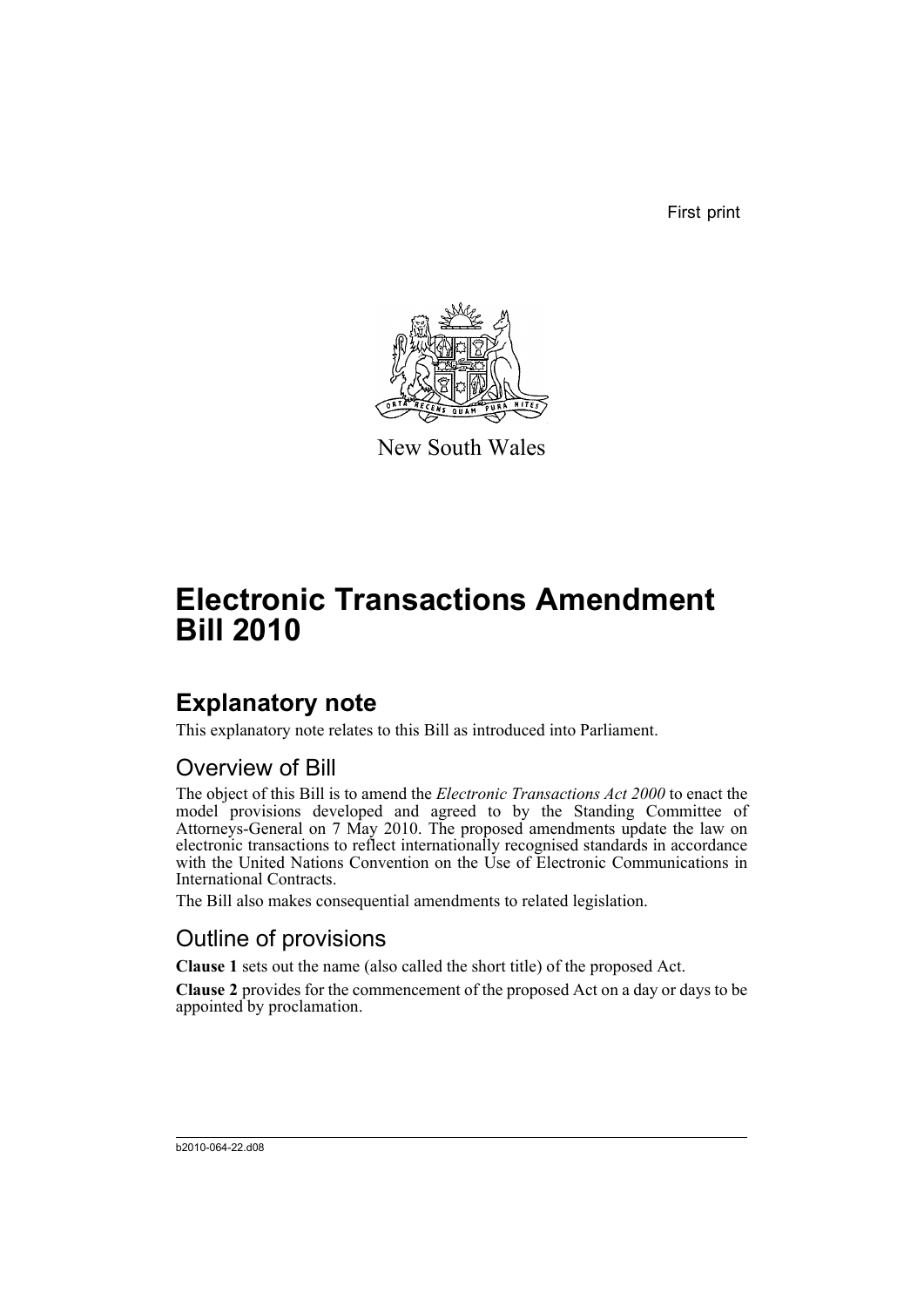Explanatory note

## **Schedule 1 Amendment of Electronic Transactions Act 2000 No 8**

### **Contracts involving electronic communications**

**Schedule 1 [18]** inserts additional provisions (proposed Part 2A, sections 14A–14E) into the *Electronic Transactions Act 2000* (the *principal Act*) that apply to contracts involving electronic communications.

Proposed section 14A provides that the provisions apply to contracts involving electronic communications where the proper law of the contract is the law of New South Wales, whether or not some or all of the parties are located in Australia or elsewhere and whether the contracts are for business, personal or other purposes.

Proposed section 14B provides that a proposal to form a contract made through an electronic communication that is not addressed to a specific party and is generally accessible to parties making use of information systems is to be considered as an invitation to make offers, unless it clearly indicates the intention of the party making the proposal to be bound in case of acceptance.

Proposed section 14C provides that a contract formed by the interaction of an automated message system and a natural person, or by the interaction of automated message systems, is not invalid, void or unenforceable merely because automated message systems were used. **Schedule 1 [2]** inserts a definition of *automated message system*.

Proposed section 14D enables a natural person who makes an input error in an electronic communication exchanged with the automated message system of another party to withdraw the portion of the electronic communication in which the input error was made if the person notifies the other party of the error as soon as possible and if the person has not received any material benefit or value from any goods or services received from the other party.

Proposed section 14E deals with the application of the principal Act to certain contracts.

**Schedule 1 [1]** inserts a summary of these new provisions into the simplified outline of the principal Act.

**Schedule 1 [17]** is a consequential amendment that transfers provisions relating to courts and electronic case management systems to a new Schedule 1 so that the new provisions for contracts involving electronic communications can be numbered consistently with the equivalent legislation of the Commonwealth and other States and Territories.

### **Time and place of dispatch and receipt of electronic communications**

**Schedule 1 [15]** amends the provisions relating to the time and place of dispatch and receipt of electronic communications and provides the following default rules:

(a) the time of dispatch of an electronic communication is the time when the electronic communication leaves an information system,

Explanatory note page 2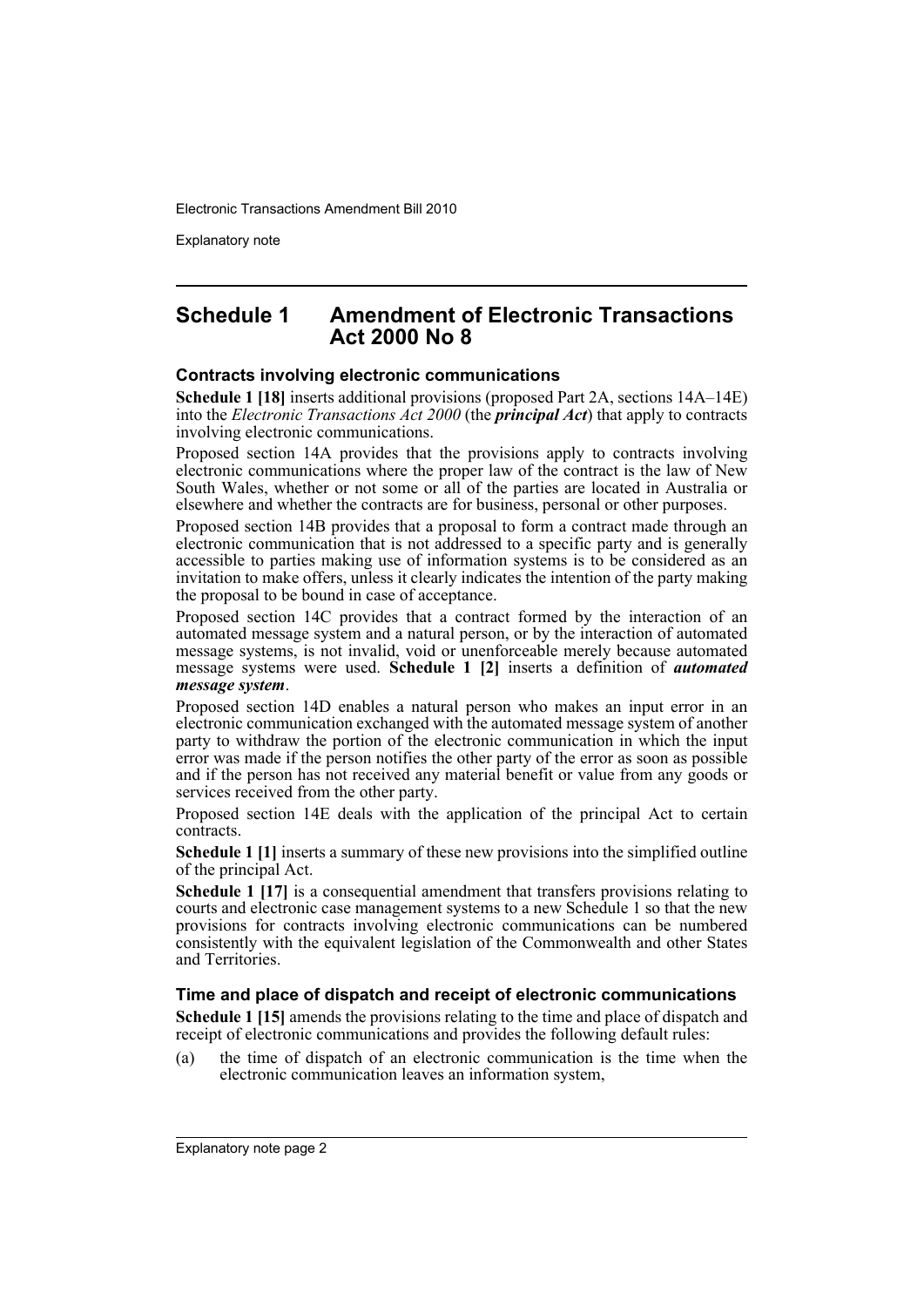Explanatory note

- (b) the time of receipt of an electronic communication is the time when the electronic communication becomes capable of being retrieved by the addressee at an electronic address designated by the addressee,
- (c) an electronic communication is taken to have been dispatched at the place where the originator has its place of business,
- (d) an electronic communication is taken to have been received at the place where the addressee has its place of business.

**Schedule 1 [3]** updates the definition of *place of business* for the purposes of these provisions to include a place where a person maintains a non-transitory establishment to pursue an economic activity other than the temporary provision of goods or services out of a specific location. Under the amendments, a party's place of business is assumed to be the location indicated by the party, unless another party demonstrates that the party making the indication does not have a place of business at that location. If a party has not indicated a place of business and has multiple places of business, the place of business is that which has the closest relationship to the underlying transaction. A location is not a place of business merely because that is where the equipment and technology supporting an information system used by a party are located.

**Schedule 1 [2]** inserts definitions of *addressee* and *originator* for the purposes of these provisions.

### **Other amendments**

Currently, the requirement for a signature of a person is met in an electronic communication if a method is used to identify the person and to indicate the person's approval of the information communicated. **Schedule 1 [7] and [9]** provide that rather than indicating the person's approval of the information, it is sufficient that the signature in the electronic communication indicates the person's intention in respect of the information communicated. **Schedule 1 [10]** is a related amendment.

**Schedule 1 [8]** makes it clear that whether or not a signature in an electronic communication is reliable should be decided in light of all the circumstances, including any relevant agreement, to prevent a party to a transaction from repudiating its signature in bad faith.

**Schedule 1 [3]** extends the definition of *transaction* to include any statement, declaration, demand, notice or request, including an offer and the acceptance of an offer, that the parties are required to make or choose to make in connection with the formation or performance of a contract, agreement or other arrangement.

**Schedule 1 [4]** extends the regulation-making powers in the principal Act so that regulations may be made to exempt certain transactions, electronic communications and other matters from all or specified provisions of the principal Act and to provide that all or specified provisions of the principal Act do not apply to specified laws of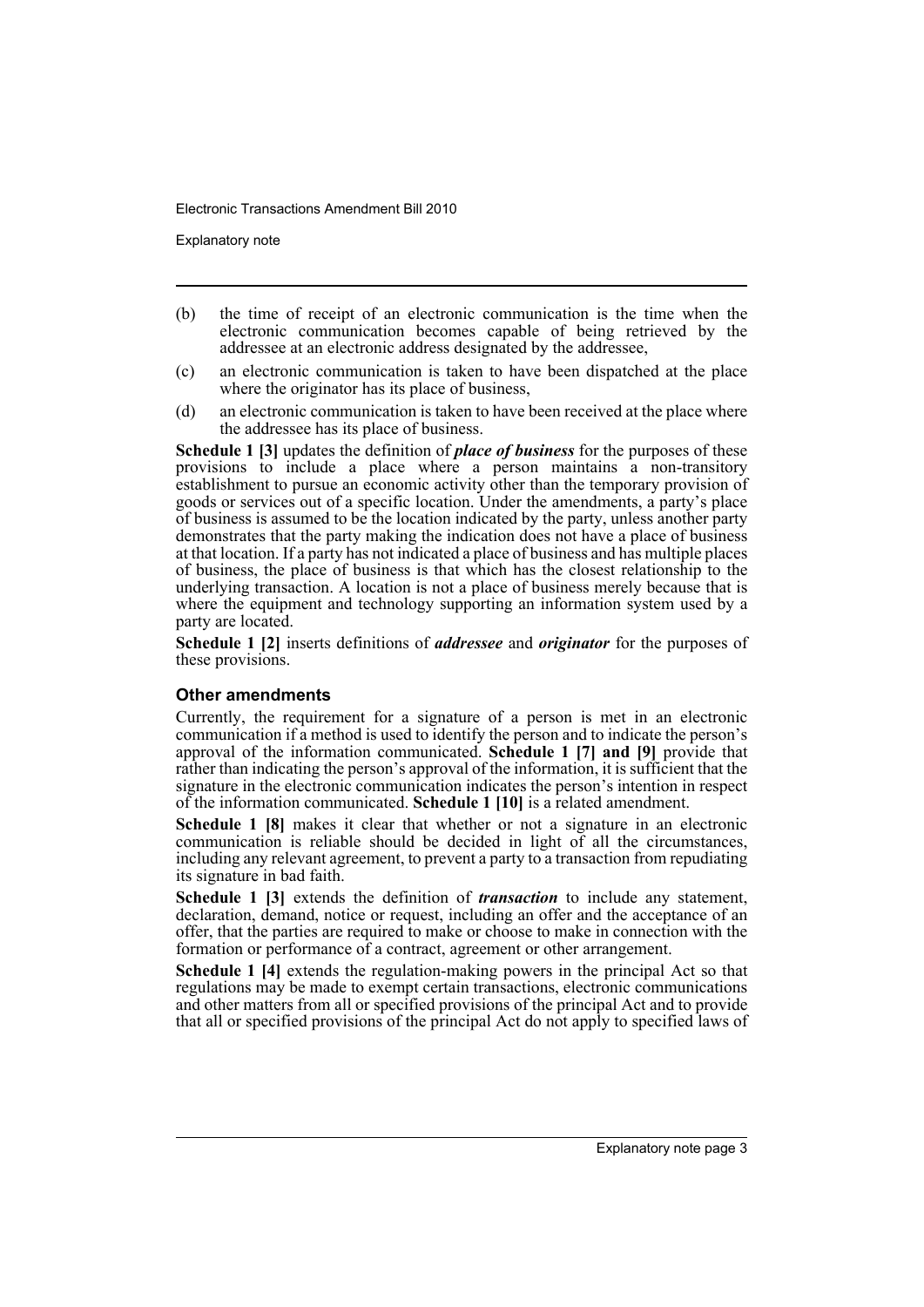Explanatory note

New South Wales. **Schedule 1 [5]**, **[14] and [16]** omit regulation-making powers that are now included in this new provision. **Schedule 1 [6] and [11]–[13]** are consequential amendments.

**Schedule 1 [19]** contains transitional provisions.

## **Schedule 2 Consequential amendments to other legislation**

**Schedule 2.1 and 2.2** update cross-references to the principal Act in the *Electronic Transactions Regulation 2007* and the *Electronic Transactions (ECM Courts) Order 2005* as a consequence of Schedule 1 [17], which transfers existing Part 2A to new Schedule 1.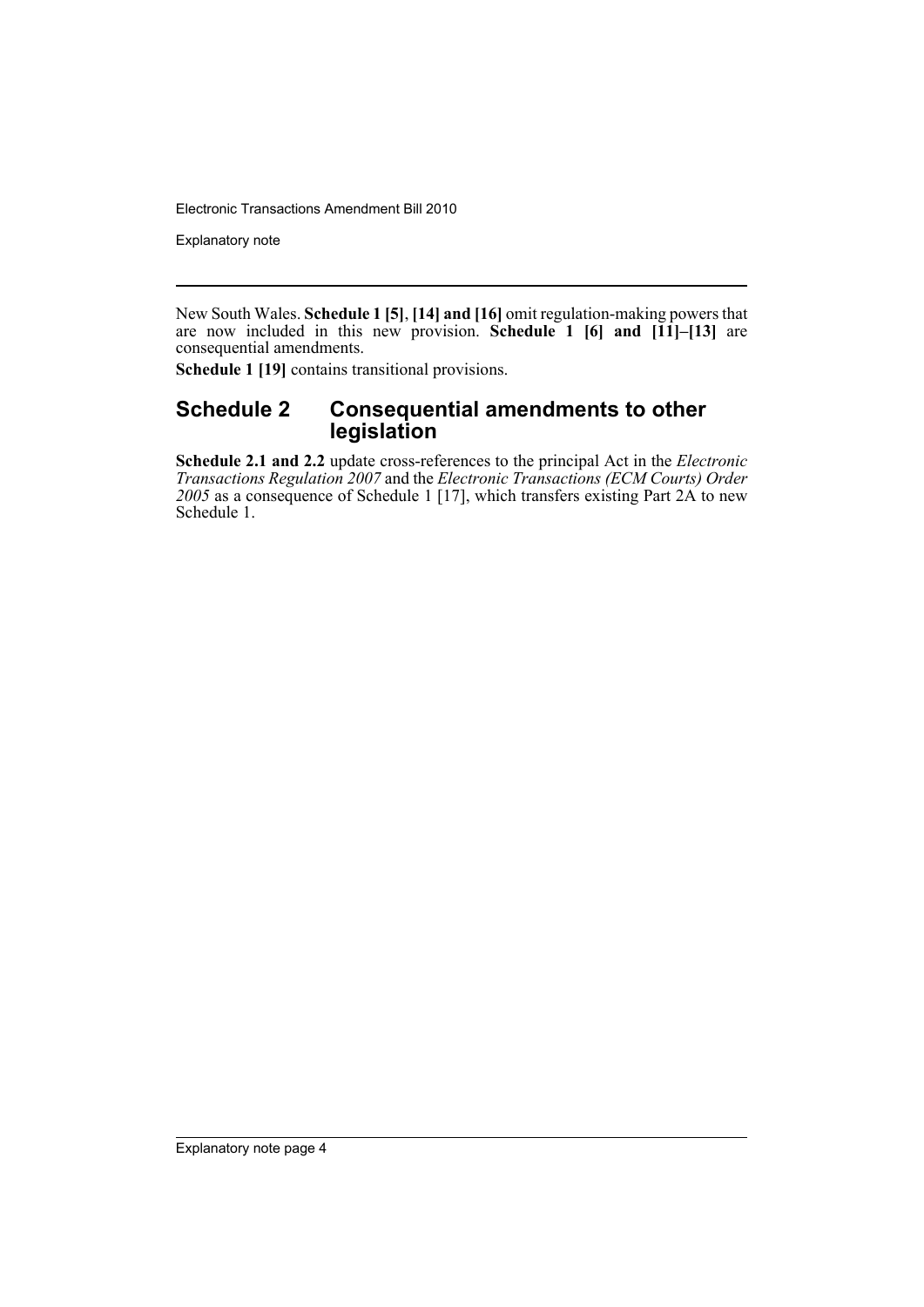First print



New South Wales

# **Electronic Transactions Amendment Bill 2010**

# **Contents**

|            |                                                          | Page |
|------------|----------------------------------------------------------|------|
| 1          | Name of Act                                              |      |
|            | 2 Commencement                                           | 2    |
| Schedule 1 | Amendment of Electronic Transactions Act 2000 No 8       | 3    |
|            | Schedule 2 Consequential amendments to other legislation | 12.  |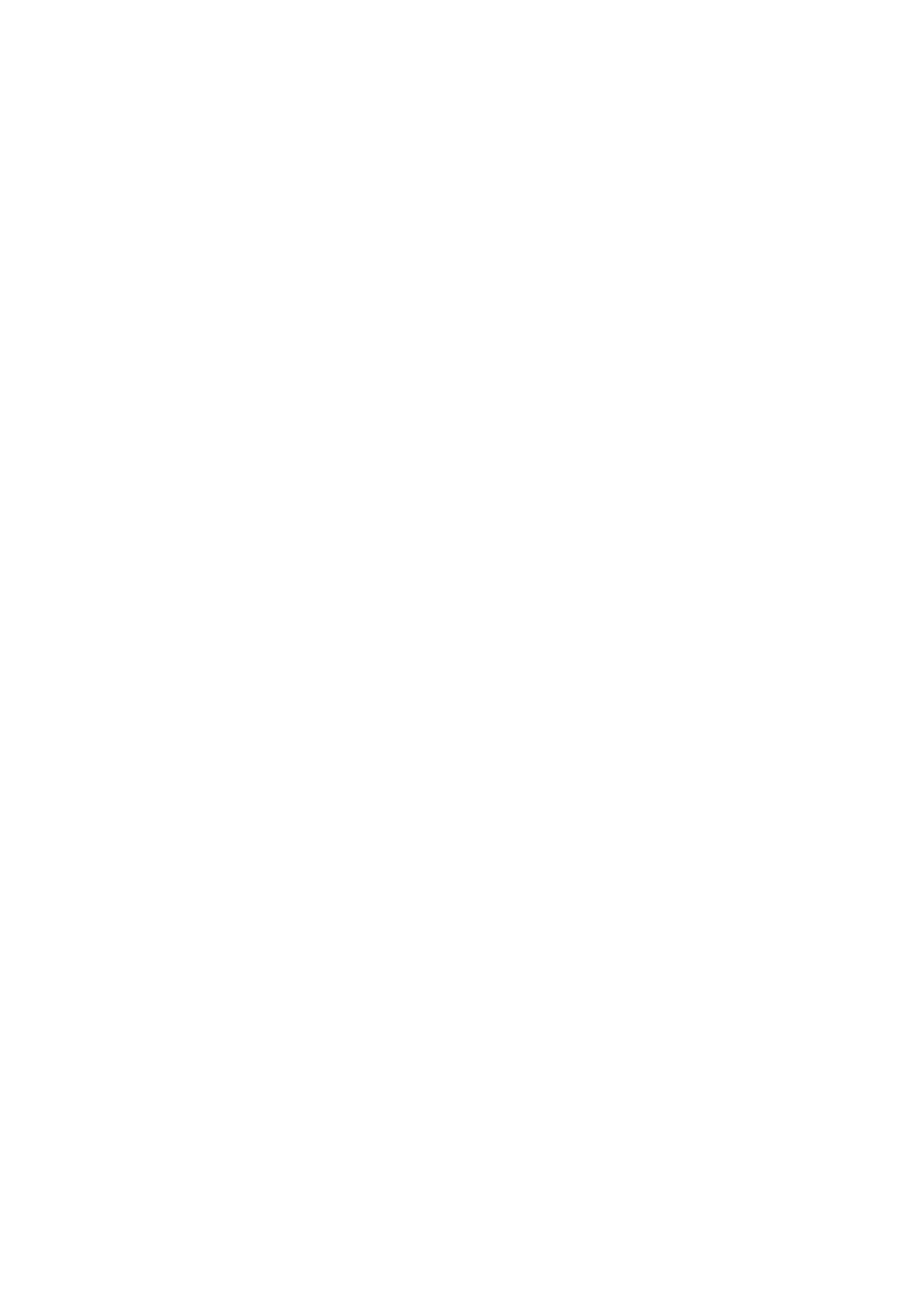

New South Wales

# **Electronic Transactions Amendment Bill 2010**

No , 2010

## **A Bill for**

An Act to amend the *Electronic Transactions Act 2000* and related legislation to make further provision in respect of electronic transactions.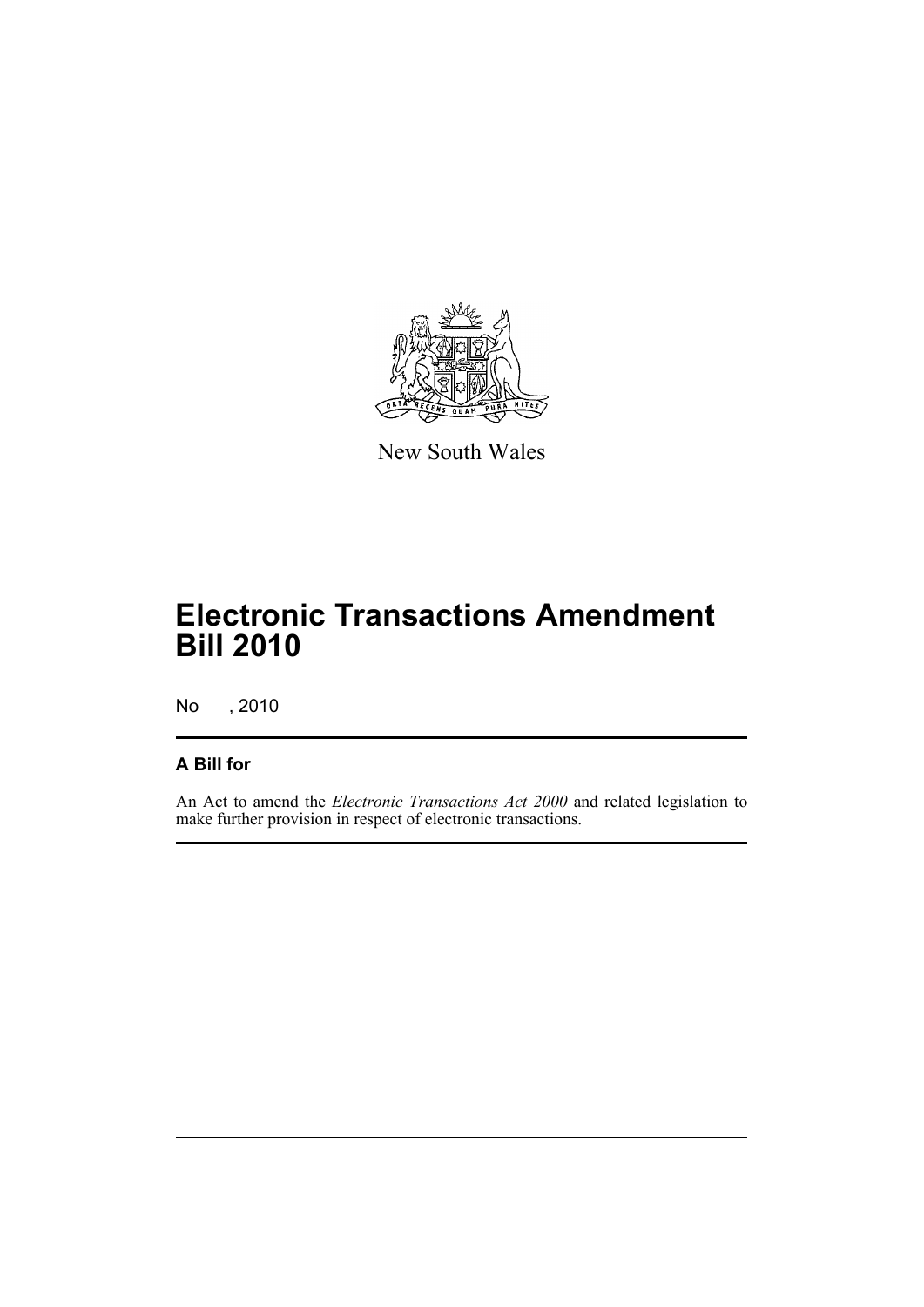<span id="page-7-1"></span><span id="page-7-0"></span>

| The Legislature of New South Wales enacts:                           |               |
|----------------------------------------------------------------------|---------------|
| Name of Act                                                          | $\mathcal{P}$ |
| This Act is the <i>Electronic Transactions Amendment Act 2010</i> .  | 3             |
| Commencement                                                         | 4             |
| This Act commences on a day or days to be appointed by proclamation. | 5             |
|                                                                      |               |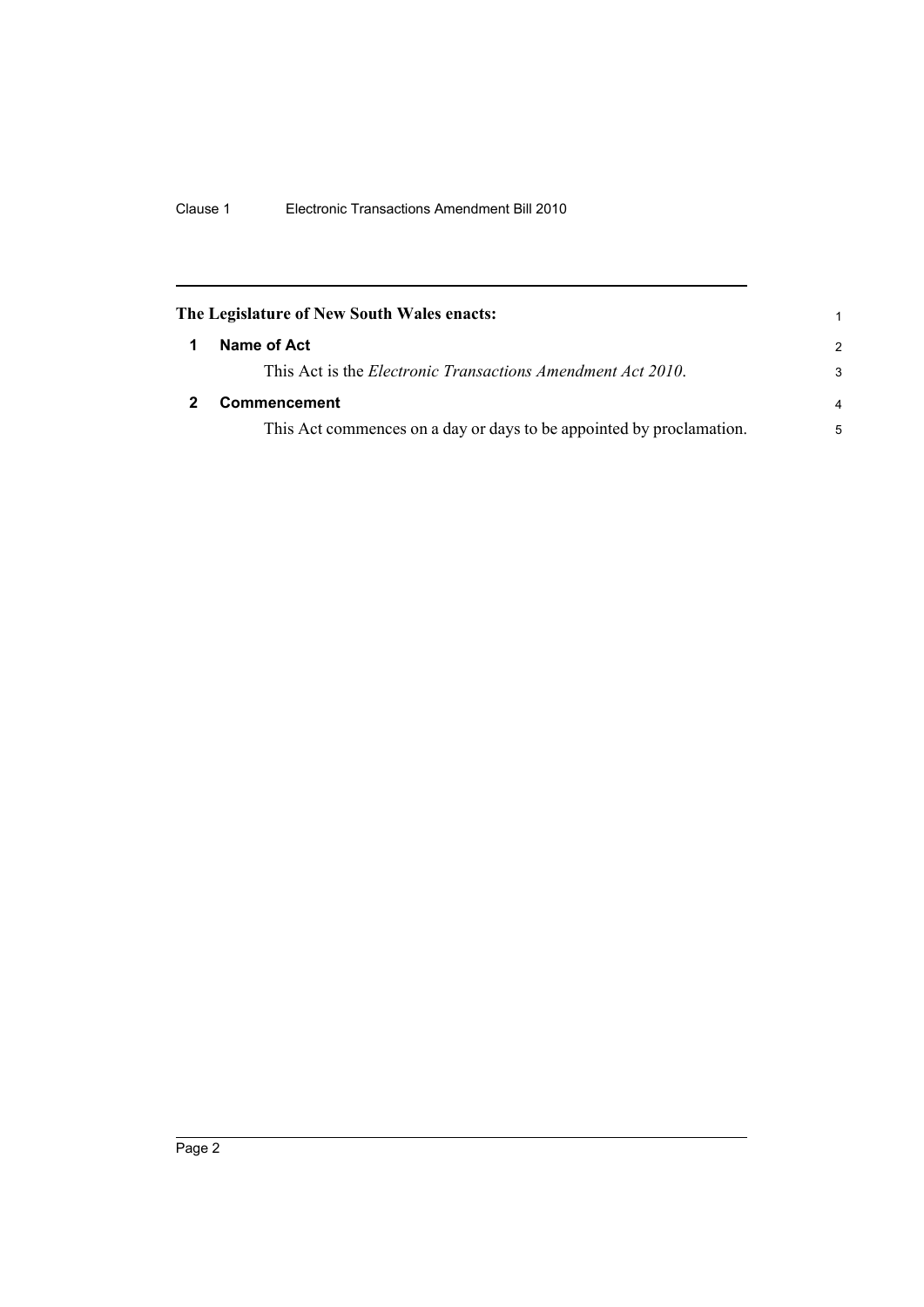Amendment of Electronic Transactions Act 2000 No 8 Schedule 1

1  $\mathfrak{p}$ 

## <span id="page-8-0"></span>**Schedule 1 Amendment of Electronic Transactions Act 2000 No 8**

#### **[1] Section 4 Simplified outline**

Insert at the end of section 4:

- (2) This Act also contains provisions applying to contracts involving electronic communications, including provisions (relating to the internet in particular) for the following:
	- (a) an unaddressed proposal to form a contract is to be regarded as an invitation to make offers, rather than as an offer that if accepted would result in a contract,
	- (b) a contract formed automatically is not invalid, void or unenforceable because there was no human review or intervention,
	- (c) a portion of an electronic communication containing an input error can be withdrawn in certain circumstances,
	- (d) the application of certain provisions of Part 2 to the extent they do not apply of their own force.

### **[2] Section 5 Interpretation**

Insert in alphabetical order in section 5 (1):

*addressee* of an electronic communication means a person who is intended by the originator to receive the electronic communication, but does not include a person acting as an intermediary with respect to the electronic communication.

*automated message system* means a computer program or an electronic or other automated means used to initiate an action or respond to data messages in whole or in part, without review or intervention by a natural person each time an action is initiated or a response is generated by the system.

*originator* of an electronic communication means a person by whom, or on whose behalf, the electronic communication has been sent or generated before storage, if any, but does not include a person acting as an intermediary with respect to the electronic communication.

*performance* of a contract includes non-performance of the contract.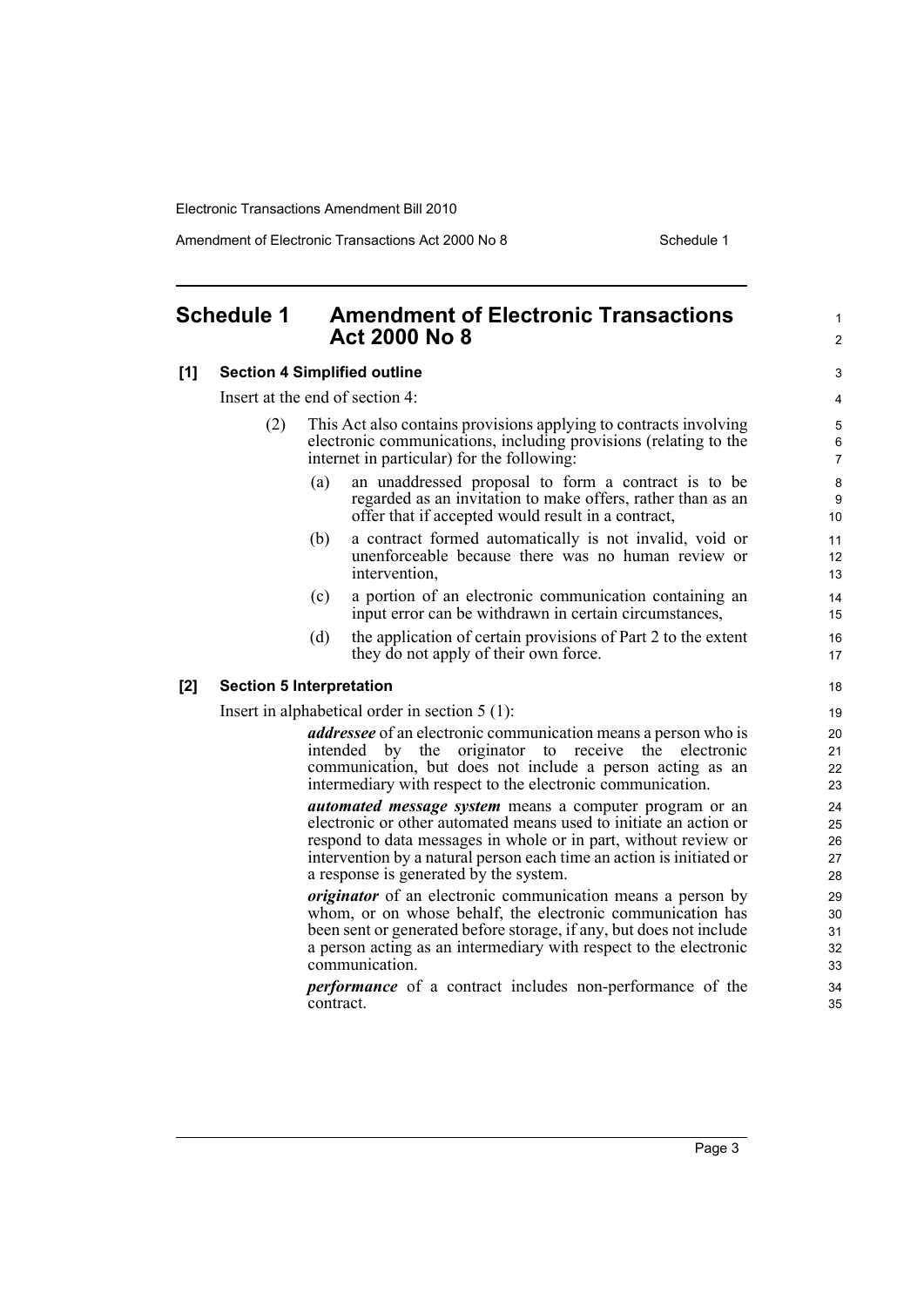Schedule 1 Amendment of Electronic Transactions Act 2000 No 8

| [3] |                                                                           | Section 5 (1)     |                   |                                                                                                                                                                                                                                                                                  | 1                                  |  |
|-----|---------------------------------------------------------------------------|-------------------|-------------------|----------------------------------------------------------------------------------------------------------------------------------------------------------------------------------------------------------------------------------------------------------------------------------|------------------------------------|--|
|     | Omit the definitions of <i>place of business</i> and <i>transaction</i> . |                   |                   |                                                                                                                                                                                                                                                                                  |                                    |  |
|     |                                                                           |                   |                   | Insert instead in alphabetical order:                                                                                                                                                                                                                                            | 3                                  |  |
|     |                                                                           |                   |                   | <i>place of business means:</i>                                                                                                                                                                                                                                                  | 4                                  |  |
|     |                                                                           |                   | (a)               | in relation to a person, other than an entity referred to in<br>paragraph (b)—a place where the person maintains a<br>non-transitory establishment to pursue an economic<br>activity other than the temporary provision of goods or<br>services out of a specific location, or   | 5<br>6<br>$\overline{7}$<br>8<br>9 |  |
|     |                                                                           |                   | (b)               | in relation to a government, an authority of a government<br>or a non-profit body—a place where any operations or<br>activities are carried out by that government, authority or<br>body.                                                                                        | 10<br>11<br>12<br>13               |  |
|     |                                                                           |                   |                   | transaction includes:                                                                                                                                                                                                                                                            | 14                                 |  |
|     |                                                                           |                   | (a)               | any transaction in the nature of a contract, agreement or<br>other arrangement, and                                                                                                                                                                                              | 15<br>16                           |  |
|     |                                                                           |                   | (b)               | any statement, declaration, demand, notice or request,<br>including an offer and the acceptance of an offer, that the<br>parties are required to make or choose to make in<br>connection with the formation or performance of a<br>contract, agreement or other arrangement, and | 17<br>18<br>19<br>20<br>21         |  |
|     |                                                                           |                   | (c)               | any transaction of a non-commercial nature.                                                                                                                                                                                                                                      | 22                                 |  |
| [4] |                                                                           | <b>Section 6A</b> |                   |                                                                                                                                                                                                                                                                                  | 23                                 |  |
|     | Insert after section 6:                                                   |                   |                   |                                                                                                                                                                                                                                                                                  |                                    |  |
|     | 6A                                                                        |                   | <b>Exemptions</b> |                                                                                                                                                                                                                                                                                  | 25                                 |  |
|     |                                                                           | (1)               |                   | The regulations may provide that all or specified provisions of<br>this Act do not apply:                                                                                                                                                                                        | 26<br>27                           |  |
|     |                                                                           |                   | (a)               | to transactions, requirements, permissions, electronic<br>communications or other matters specified, or of classes<br>specified, in the regulations for the purposes of this<br>section, or                                                                                      | 28<br>29<br>30<br>31               |  |
|     |                                                                           |                   | (b)               | in circumstances specified, or of classes specified, in the<br>regulations for the purposes of this section.                                                                                                                                                                     | 32<br>33                           |  |
|     |                                                                           | (2)               |                   | The regulations may provide that all or specified provisions of<br>this Act do not apply to specified laws of this jurisdiction.                                                                                                                                                 | 34<br>35                           |  |
| [5] |                                                                           |                   |                   | <b>Section 7 Validity of electronic transactions</b>                                                                                                                                                                                                                             | 36                                 |  |
|     | Omit section $7(3)$ and $(4)$ .                                           |                   |                   |                                                                                                                                                                                                                                                                                  |                                    |  |
|     |                                                                           |                   |                   |                                                                                                                                                                                                                                                                                  |                                    |  |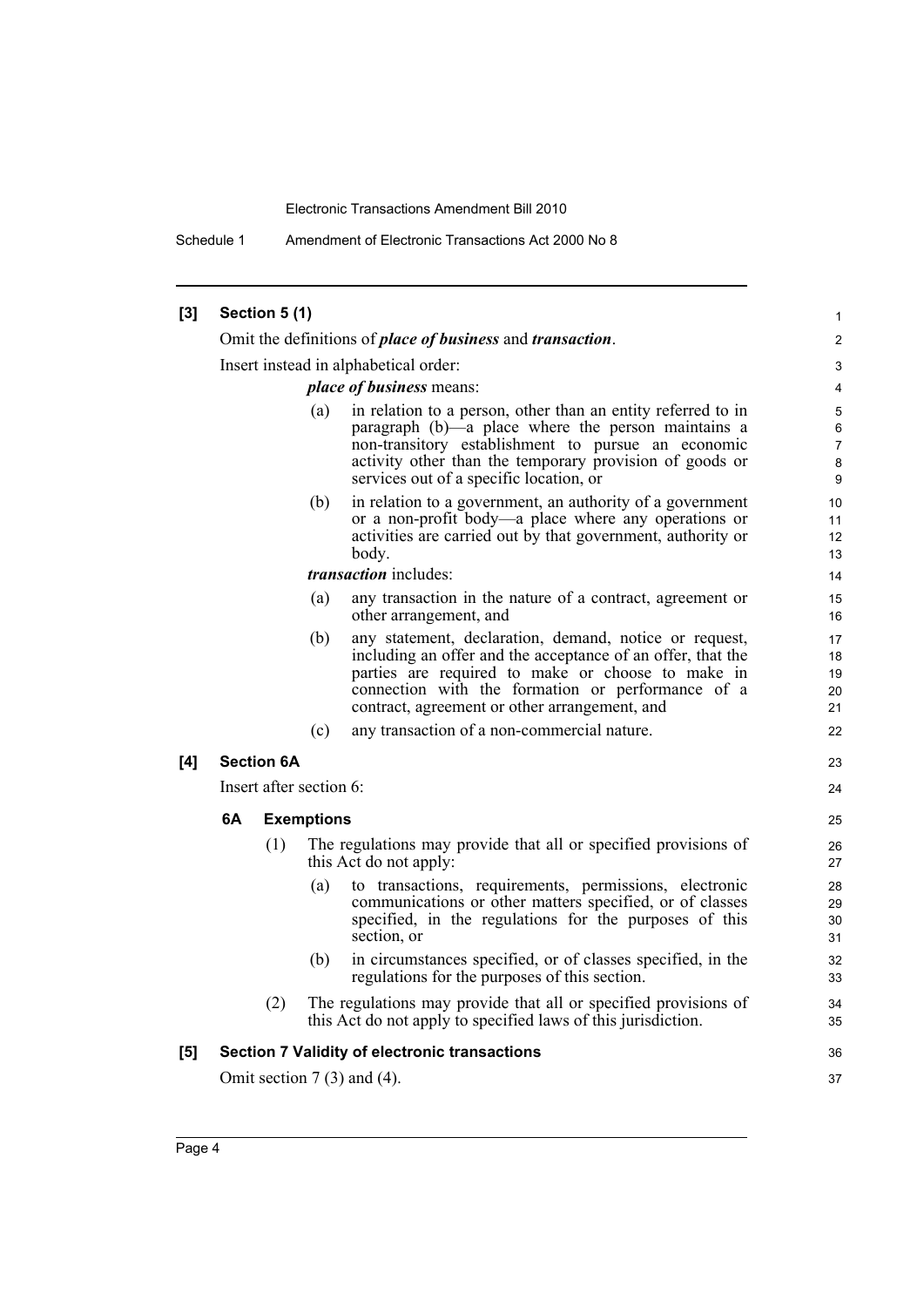| Amendment of Electronic Transactions Act 2000 No 8 | Schedule 1 |
|----------------------------------------------------|------------|
|----------------------------------------------------|------------|

| [6]    | <b>Section 8 Writing</b>                                                                                                                                                                                     | 1                   |  |  |  |
|--------|--------------------------------------------------------------------------------------------------------------------------------------------------------------------------------------------------------------|---------------------|--|--|--|
|        | Omit the note at the end of the section.                                                                                                                                                                     | $\overline{2}$      |  |  |  |
| [7]    | <b>Section 9 Signatures</b>                                                                                                                                                                                  | 3                   |  |  |  |
|        | Omit "approval of" from section $9(1)(a)$ .                                                                                                                                                                  | 4                   |  |  |  |
|        | Insert instead "intention in respect of".                                                                                                                                                                    | 5                   |  |  |  |
| [8]    | Section 9 (1) (b)                                                                                                                                                                                            | 6                   |  |  |  |
|        | Omit the paragraph. Insert instead:                                                                                                                                                                          | 7                   |  |  |  |
|        | the method used was either:<br>(b)                                                                                                                                                                           | 8                   |  |  |  |
|        | as reliable as appropriate for the purpose for which<br>(i)<br>the electronic communication was generated or<br>communicated, in the light of all the circumstances,<br>including any relevant agreement, or | 9<br>10<br>11<br>12 |  |  |  |
|        | proven in fact to have fulfilled the functions<br>(ii)<br>described in paragraph (a), by itself or together with<br>further evidence, and                                                                    | 13<br>14<br>15      |  |  |  |
| [9]    | <b>Section 9 (2) (c)</b>                                                                                                                                                                                     | 16                  |  |  |  |
|        | Omit "approval of". Insert instead "intention in respect of".                                                                                                                                                | 17                  |  |  |  |
| $[10]$ | Section 9 (3)                                                                                                                                                                                                | 18                  |  |  |  |
|        | Insert after section $9(2)$ :                                                                                                                                                                                | 19                  |  |  |  |
|        | (3)<br>The reference in subsection $(1)$ to a law that requires a signature<br>includes a reference to a law that provides consequences for the<br>absence of a signature.                                   | 20<br>21<br>22      |  |  |  |
| $[11]$ | Section 9, note                                                                                                                                                                                              |                     |  |  |  |
|        | Omit the note at the end of the section.                                                                                                                                                                     | 24                  |  |  |  |
| $[12]$ | <b>Section 10 Production of document</b>                                                                                                                                                                     | 25                  |  |  |  |
|        | Omit the note at the end of the section.                                                                                                                                                                     | 26                  |  |  |  |
| $[13]$ | Section 11 Retention of information and documents                                                                                                                                                            | 27                  |  |  |  |
|        | Omit the note at the end of the section.                                                                                                                                                                     | 28                  |  |  |  |
| $[14]$ | <b>Section 12 Exemptions from this Division</b>                                                                                                                                                              | 29                  |  |  |  |
|        | Omit the section.                                                                                                                                                                                            | 30                  |  |  |  |
|        |                                                                                                                                                                                                              |                     |  |  |  |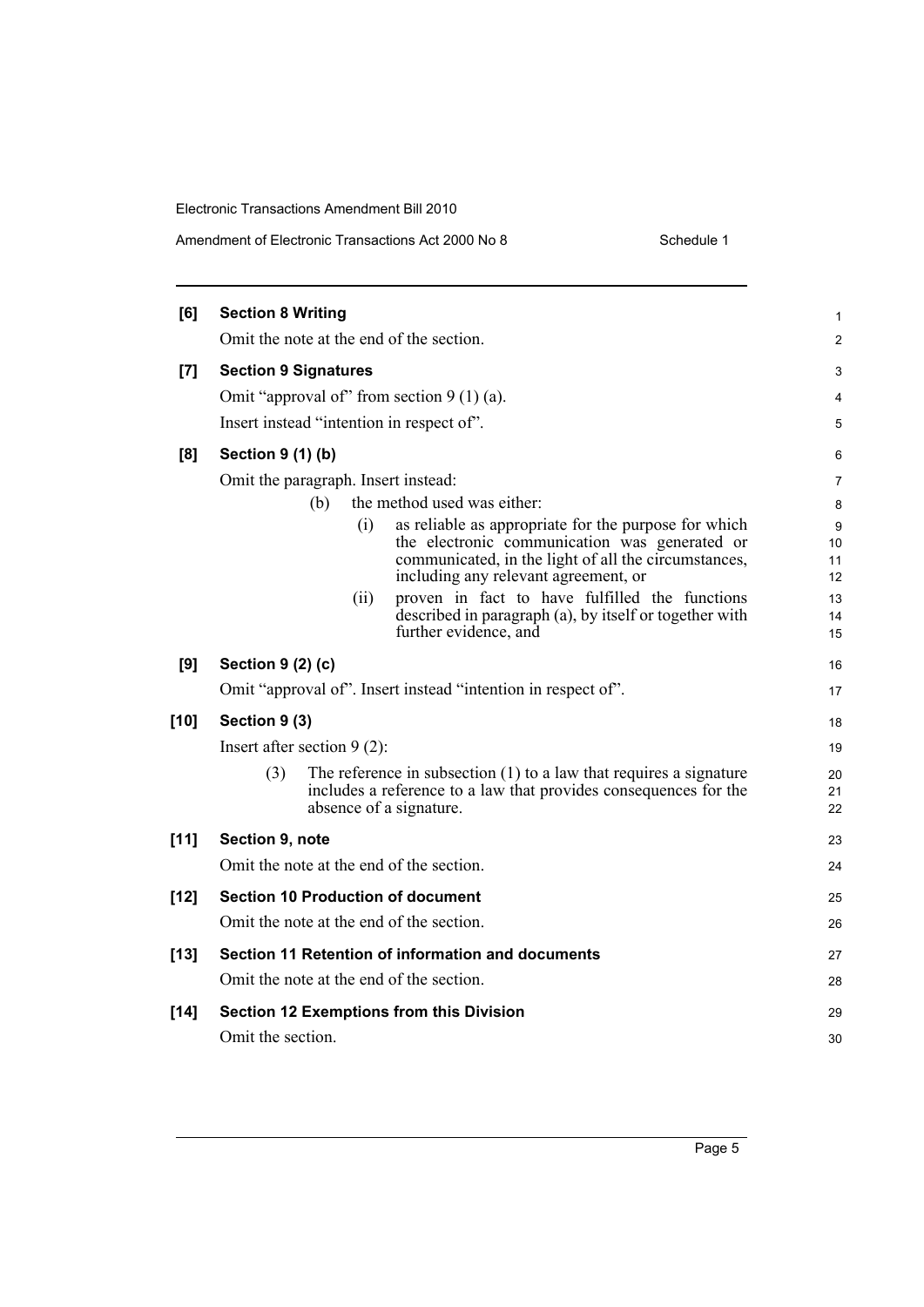Schedule 1 Amendment of Electronic Transactions Act 2000 No 8

#### **[15] Sections 13–13B**

Omit section 13. Insert instead:

#### **13 Time of dispatch**

- (1) For the purposes of a law of this jurisdiction, unless otherwise agreed between the originator and the addressee of an electronic communication, the time of dispatch of the electronic communication is:
	- (a) the time when the electronic communication leaves an information system under the control of the originator or of the party who sent it on behalf of the originator, or

1  $\mathfrak{p}$ 

(b) if the electronic communication has not left an information system under the control of the originator or of the party who sent it on behalf of the originator—the time when the electronic communication is received by the addressee.

**Note.** Paragraph (b) would apply to a case where the parties exchange electronic communications through the same information system.

(2) Subsection (1) applies even though the place where the information system supporting an electronic address is located may be different from the place where the electronic communication is taken to have been dispatched under section 13B.

### **13A Time of receipt**

- (1) For the purposes of a law of this jurisdiction, unless otherwise agreed between the originator and the addressee of an electronic communication:
	- (a) the time of receipt of the electronic communication is the time when the electronic communication becomes capable of being retrieved by the addressee at an electronic address designated by the addressee, or
	- (b) the time of receipt of the electronic communication at another electronic address of the addressee is the time when both:
		- (i) the electronic communication has become capable of being retrieved by the addressee at that address, and
		- (ii) the addressee has become aware that the electronic communication has been sent to that address.
- (2) For the purposes of subsection (1), unless otherwise agreed between the originator and the addressee of the electronic communication, it is to be assumed that the electronic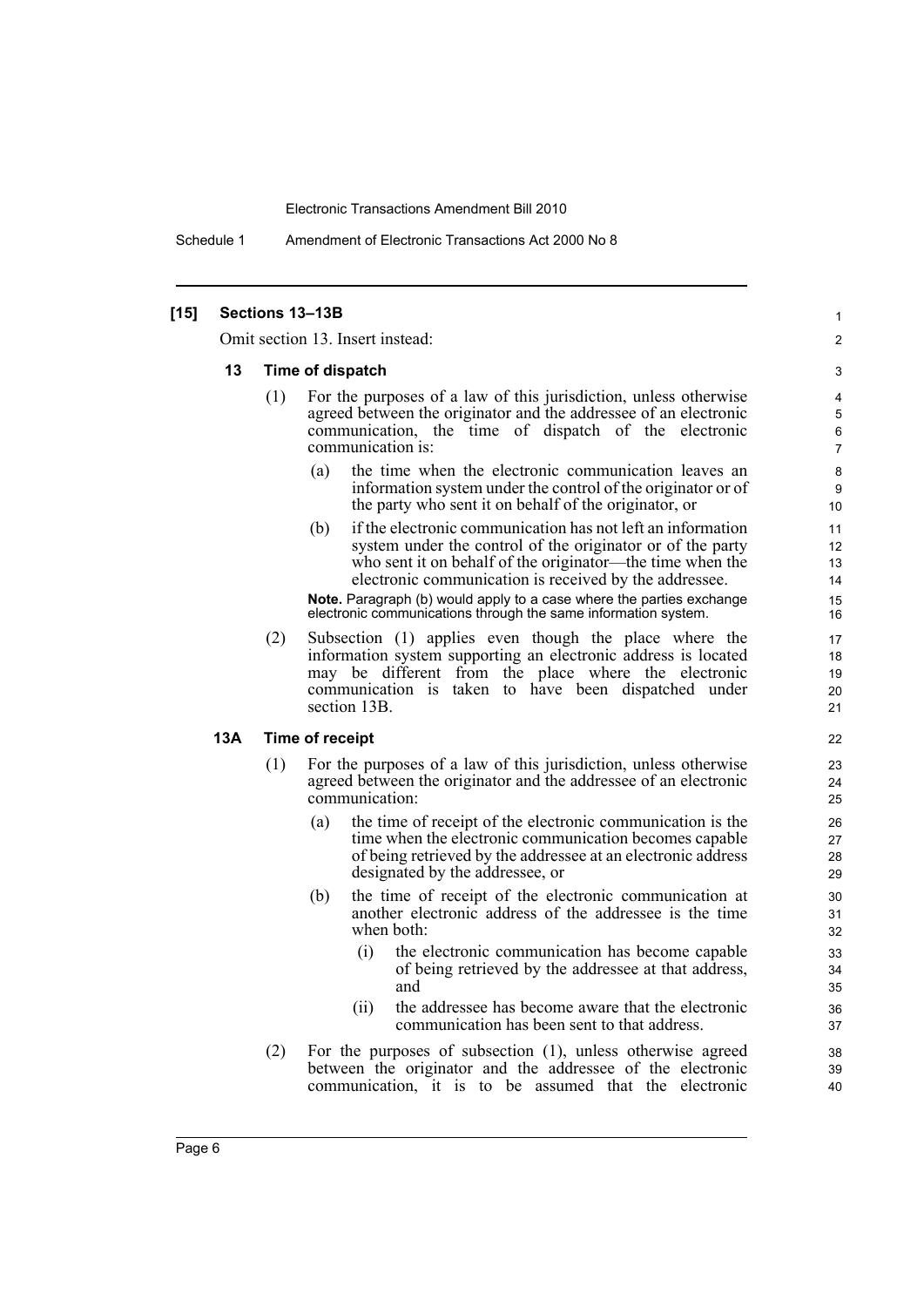#### Amendment of Electronic Transactions Act 2000 No 8 Schedule 1

communication is capable of being retrieved by the addressee when it reaches the addressee's electronic address.

(3) Subsection (1) applies even though the place where the information system supporting an electronic address is located may be different from the place where the electronic communication is taken to have been received under section 13B.

### **13B Place of dispatch and place of receipt**

- (1) For the purposes of a law of this jurisdiction, unless otherwise agreed between the originator and the addressee of an electronic communication:
	- (a) the electronic communication is taken to have been dispatched at the place where the originator has its place of business, and
	- (b) the electronic communication is taken to have been received at the place where the addressee has its place of business.
- (2) For the purposes of the application of subsection (1) to an electronic communication:
	- (a) a party's place of business is assumed to be the location indicated by that party, unless another party demonstrates that the party making the indication does not have a place of business at that location, and
	- (b) if a party has not indicated a place of business and has only one place of business, it is to be assumed that that place is the party's place of business, and
	- (c) if a party has not indicated a place of business and has more than one place of business, the place of business is that which has the closest relationship to the underlying transaction, having regard to the circumstances known to or contemplated by the parties at any time before or at the conclusion of the transaction, and
	- (d) if a party has not indicated a place of business and has more than one place of business, but paragraph (c) does not apply—it is to be assumed that the party's principal place of business is the party's only place of business, and
	- (e) if a party is a natural person and does not have a place of business—it is to be assumed that the party's place of business is the place of the party's habitual residence.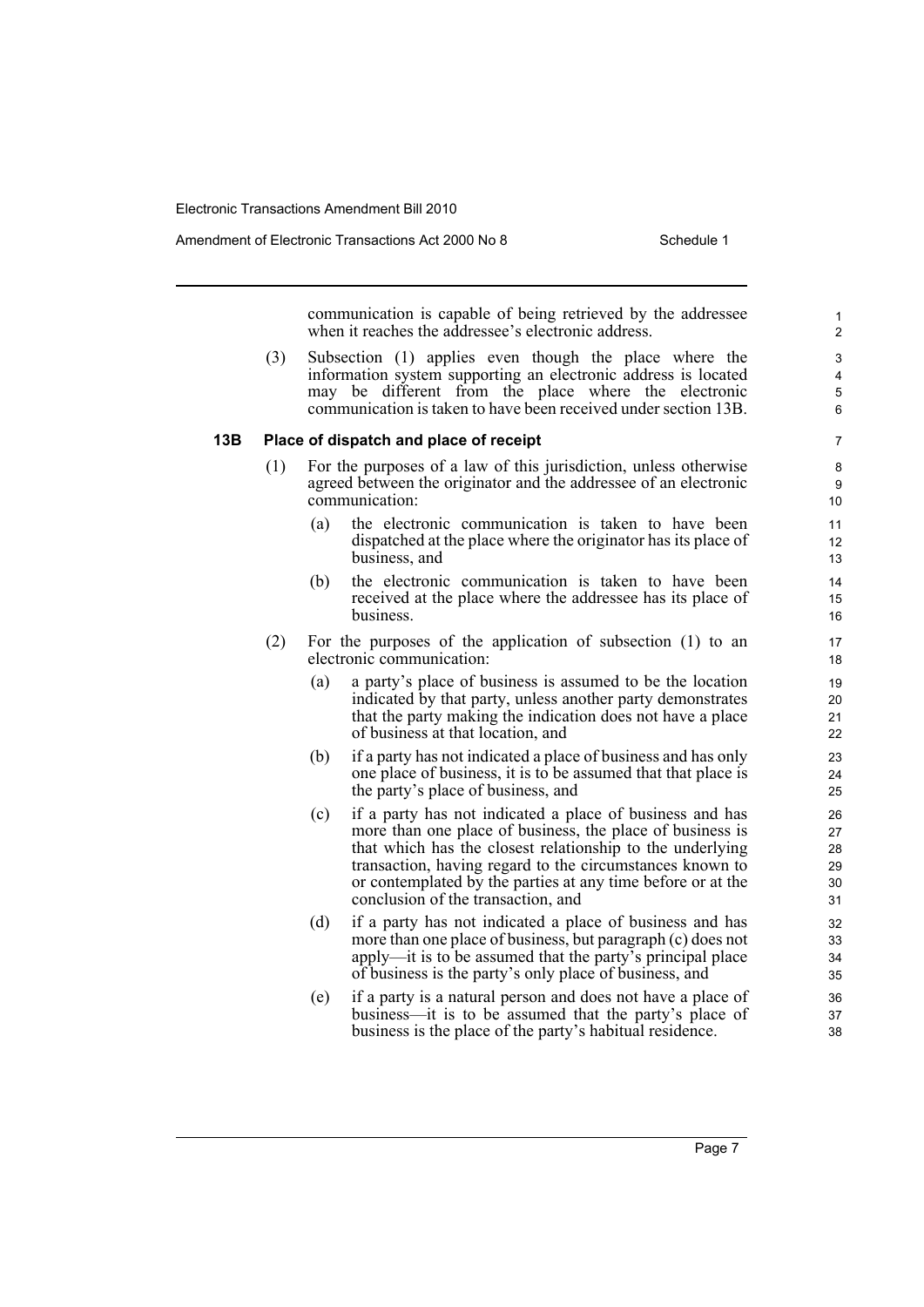|        |                                                                                                                                                                                                                                                                                                                                                                                | (3) | A location is not a place of business merely because that is:                                                                                                                                                                                                         | $\mathbf{1}$                  |  |  |
|--------|--------------------------------------------------------------------------------------------------------------------------------------------------------------------------------------------------------------------------------------------------------------------------------------------------------------------------------------------------------------------------------|-----|-----------------------------------------------------------------------------------------------------------------------------------------------------------------------------------------------------------------------------------------------------------------------|-------------------------------|--|--|
|        |                                                                                                                                                                                                                                                                                                                                                                                |     | where equipment and technology supporting<br>(a)<br>an<br>information system used by a party are located, or                                                                                                                                                          | $\overline{2}$<br>3           |  |  |
|        |                                                                                                                                                                                                                                                                                                                                                                                |     | where the information system may be accessed by other<br>(b)<br>parties.                                                                                                                                                                                              | $\overline{4}$<br>5           |  |  |
|        |                                                                                                                                                                                                                                                                                                                                                                                | (4) | The sole fact that a party makes use of a domain name or<br>electronic mail address connected to a specific country does not<br>create a presumption that its place of business is located in that<br>country.                                                        | 6<br>$\overline{7}$<br>8<br>9 |  |  |
| $[16]$ |                                                                                                                                                                                                                                                                                                                                                                                |     | Section 14 Attribution of electronic communications                                                                                                                                                                                                                   | 10                            |  |  |
|        |                                                                                                                                                                                                                                                                                                                                                                                |     | Omit section 14 $(3)$ and $(4)$ .                                                                                                                                                                                                                                     | 11                            |  |  |
| $[17]$ | Part 2A                                                                                                                                                                                                                                                                                                                                                                        |     |                                                                                                                                                                                                                                                                       | 12 <sup>2</sup>               |  |  |
|        | Transfer Part 2A to the end of Part 3 and rename it as Schedule 1 with the<br>heading "Courts—electronic case management<br>systems". Renumber<br>sections 14A–14R as consecutive clauses starting from clause 1, amend any<br>cross-references in the Schedule accordingly and amend any references to<br>"Part", "section" or "subsection" in that Schedule consequentially. |     |                                                                                                                                                                                                                                                                       |                               |  |  |
| $[18]$ | Part 2A                                                                                                                                                                                                                                                                                                                                                                        |     |                                                                                                                                                                                                                                                                       | 18                            |  |  |
|        | Insert after Part 2:                                                                                                                                                                                                                                                                                                                                                           |     |                                                                                                                                                                                                                                                                       |                               |  |  |
|        |                                                                                                                                                                                                                                                                                                                                                                                |     | Part 2A Additional provisions applying to<br>contracts involving electronic<br>communications                                                                                                                                                                         | 20<br>21<br>22                |  |  |
|        | 14A                                                                                                                                                                                                                                                                                                                                                                            |     | Application and operation of this Part                                                                                                                                                                                                                                | 23                            |  |  |
|        |                                                                                                                                                                                                                                                                                                                                                                                |     | This Part applies to the use of electronic communications in<br>connection with the formation or performance of a contract<br>between parties where the proper law of the contract is (or would<br>on its formation be) the law of this jurisdiction, and so applies: | 24<br>25<br>26<br>27          |  |  |
|        |                                                                                                                                                                                                                                                                                                                                                                                |     | whether some or all of the parties are located within<br>(a)<br>Australia or elsewhere, and                                                                                                                                                                           | 28<br>29                      |  |  |
|        |                                                                                                                                                                                                                                                                                                                                                                                |     | whether the contract is for business purposes, for personal,<br>(b)<br>family or household purposes, or for other purposes.                                                                                                                                           | 30<br>31                      |  |  |
|        | 14B                                                                                                                                                                                                                                                                                                                                                                            |     | Invitation to treat regarding contracts                                                                                                                                                                                                                               | 32                            |  |  |
|        |                                                                                                                                                                                                                                                                                                                                                                                | (1) | A proposal to form a contract made through one or more<br>electronic communications that:                                                                                                                                                                             | 33<br>34                      |  |  |
|        |                                                                                                                                                                                                                                                                                                                                                                                |     | is not addressed to one or more specific parties, and<br>(a)                                                                                                                                                                                                          | 35                            |  |  |

Schedule 1 Amendment of Electronic Transactions Act 2000 No 8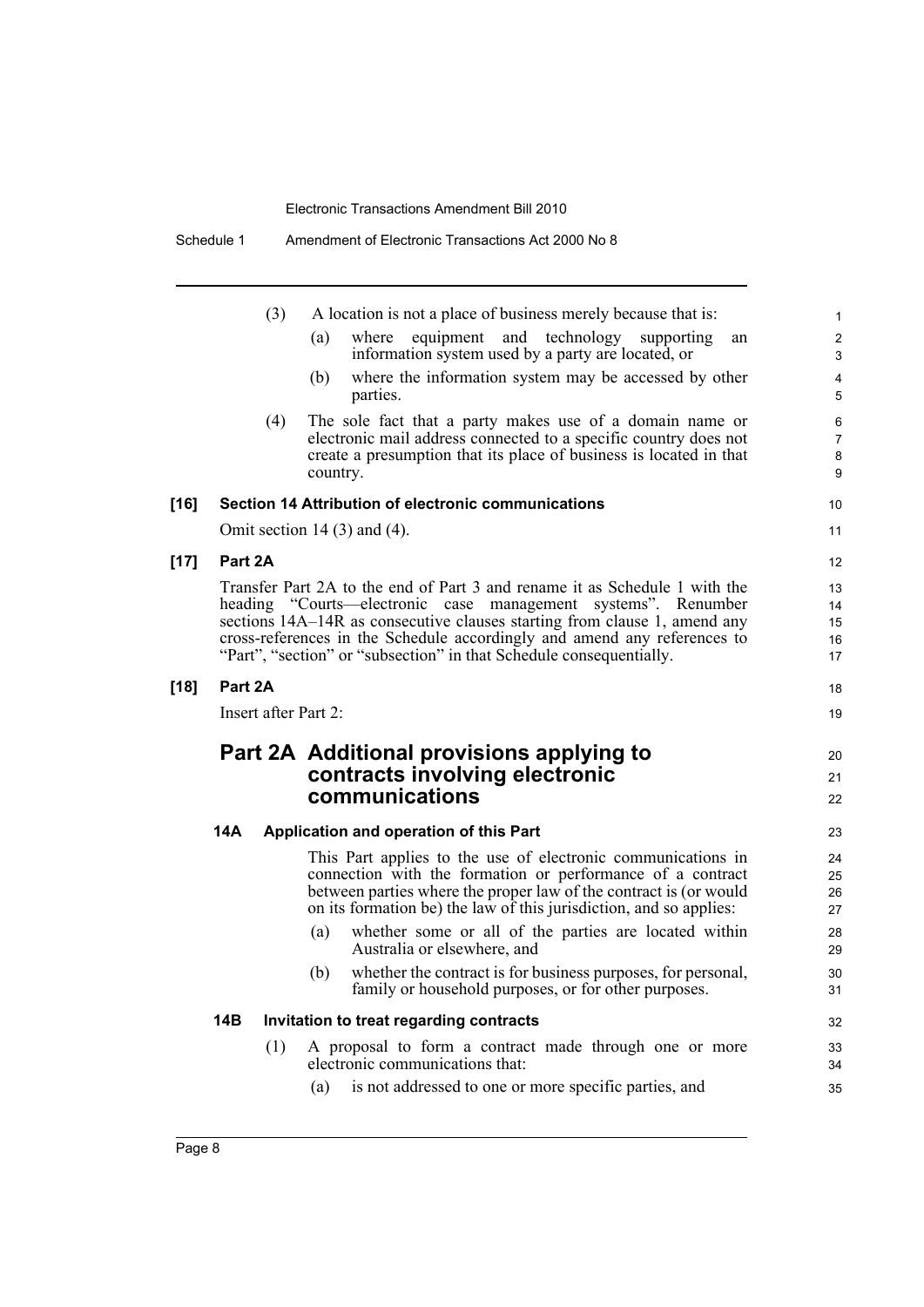## Amendment of Electronic Transactions Act 2000 No 8 Schedule 1

|     |                                                                                                | is generally accessible to parties making use of<br>(b)<br>information systems,                                              | $\mathbf{1}$<br>$\overline{2}$ |  |  |  |
|-----|------------------------------------------------------------------------------------------------|------------------------------------------------------------------------------------------------------------------------------|--------------------------------|--|--|--|
|     |                                                                                                | is to be considered as an invitation to make offers, unless it                                                               | 3                              |  |  |  |
|     |                                                                                                | clearly indicates the intention of the party making the proposal to                                                          | 4                              |  |  |  |
|     |                                                                                                | be bound in case of acceptance.                                                                                              | 5                              |  |  |  |
|     | (2)                                                                                            | Subsection (1) extends to proposals that make use of interactive                                                             | 6                              |  |  |  |
|     |                                                                                                | applications for the placement of orders through information<br>systems.                                                     | $\overline{7}$<br>8            |  |  |  |
|     |                                                                                                |                                                                                                                              |                                |  |  |  |
| 14C | Use of automated message systems for contract formation-<br>non-intervention of natural person |                                                                                                                              |                                |  |  |  |
|     |                                                                                                | A contract formed by:                                                                                                        | 11                             |  |  |  |
|     |                                                                                                | the interaction of an automated message system and a<br>(a)<br>natural person, or                                            | 12<br>13                       |  |  |  |
|     |                                                                                                | the interaction of automated message systems,<br>(b)                                                                         | 14                             |  |  |  |
|     |                                                                                                | is not invalid, void or unenforceable on the sole ground that no                                                             | 15                             |  |  |  |
|     |                                                                                                | natural person reviewed or intervened in each of the individual                                                              | 16                             |  |  |  |
|     |                                                                                                | actions carried out by the automated message systems or the<br>resulting contract.                                           | 17<br>18                       |  |  |  |
|     |                                                                                                |                                                                                                                              |                                |  |  |  |
| 14D |                                                                                                | Error in electronic communications regarding contracts                                                                       | 19                             |  |  |  |
|     | (1)                                                                                            | This section applies in relation to a statement, declaration,                                                                | 20                             |  |  |  |
|     |                                                                                                | demand, notice or request, including an offer and the acceptance                                                             | 21                             |  |  |  |
|     |                                                                                                | of an offer, that the parties are required to make or choose to<br>make in connection with the formation or performance of a | 22<br>23                       |  |  |  |
|     |                                                                                                | contract.                                                                                                                    | 24                             |  |  |  |
|     | (2)                                                                                            | If:                                                                                                                          | 25                             |  |  |  |
|     |                                                                                                | (a)<br>a natural person makes an input error in an electronic                                                                | 26                             |  |  |  |
|     |                                                                                                | communication exchanged with the automated message                                                                           | 27                             |  |  |  |
|     |                                                                                                | system of another party, and                                                                                                 | 28                             |  |  |  |
|     |                                                                                                | the automated message system does not provide the person<br>(b)<br>with an opportunity to correct the error,                 | 29<br>30                       |  |  |  |
|     |                                                                                                | the person, or the party on whose behalf the person was acting,                                                              | 31                             |  |  |  |
|     |                                                                                                | has the right to withdraw the portion of the electronic<br>communication in which the input error was made if:               | 32<br>33                       |  |  |  |
|     |                                                                                                |                                                                                                                              |                                |  |  |  |
|     |                                                                                                | the person, or the party on whose behalf the person was<br>(c)<br>acting, notifies the other party of the error as soon as   | 34<br>35                       |  |  |  |
|     |                                                                                                | possible after having learned of the error and indicates that                                                                | 36                             |  |  |  |
|     |                                                                                                | he or she made an error in the electronic communication,                                                                     | 37                             |  |  |  |
|     |                                                                                                | and                                                                                                                          | 38                             |  |  |  |
|     |                                                                                                |                                                                                                                              |                                |  |  |  |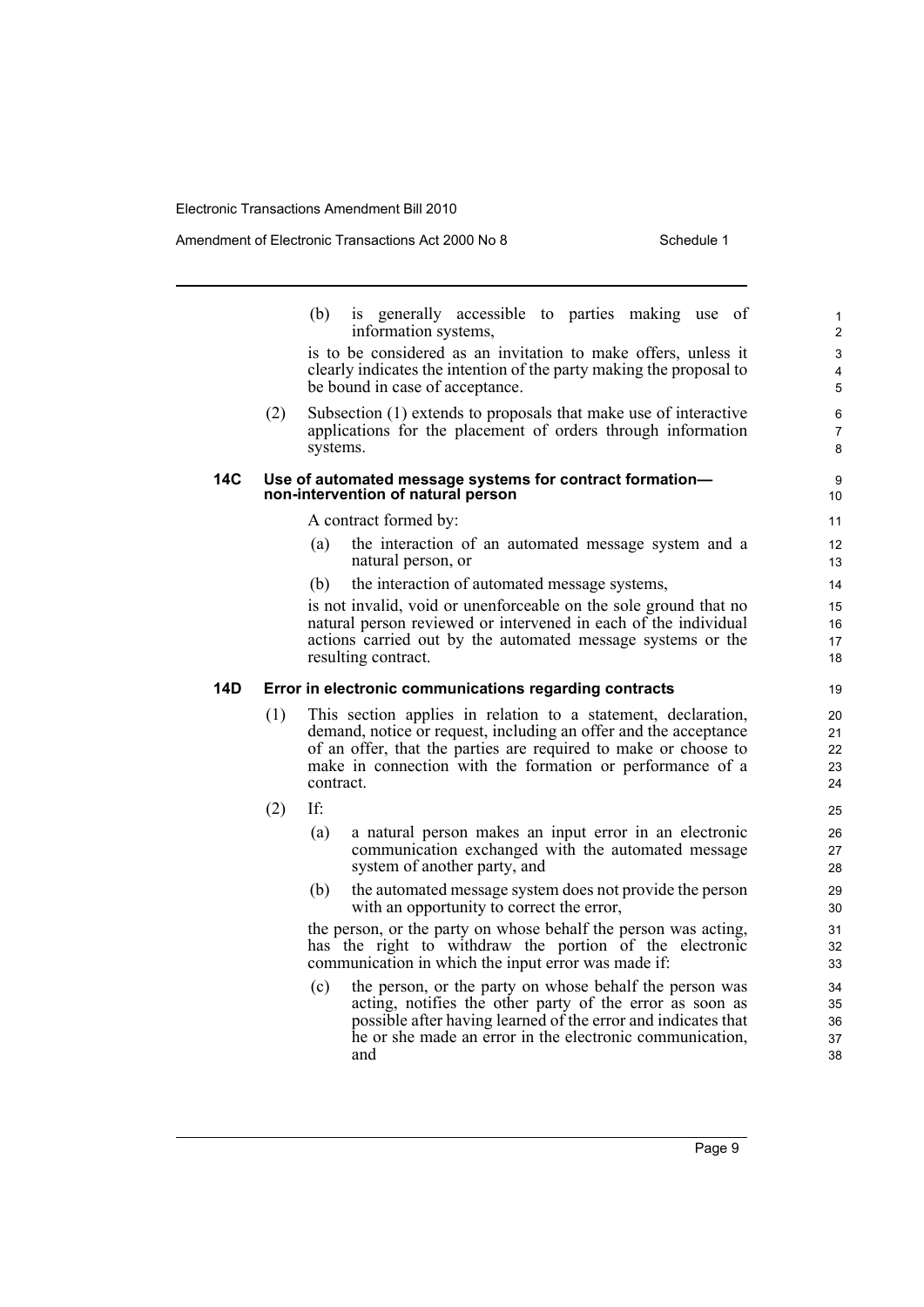Schedule 1 Amendment of Electronic Transactions Act 2000 No 8

(d) the person, or the party on whose behalf the person was acting, has not used or received any material benefit or value from the goods or services, if any, received from the other party.

- (3) The right of withdrawal of a portion of an electronic communication under this section is not of itself a right to rescind or otherwise terminate a contract.
- (4) The consequences (if any) of the exercise of the right of withdrawal of a portion of an electronic communication under this section are to be determined in accordance with any applicable rule of law.

**Note.** In some circumstances the withdrawal of a portion of an electronic communication may invalidate the entire communication or render it ineffective for the purposes of contract formation (see paragraph 241 of the UNCITRAL explanatory note for the United Nations Convention on the Use of Electronic Communications in International Contracts).

#### **14E Application of Act in relation to contracts**

- (1) Subject to subsection (2), the provisions of sections 7 and 13–13B apply to:
	- (a) a transaction constituted by or relating to a contract, or
	- (b) an electronic communication relating to the formation or performance of a contract,

in the same way as they apply to a transaction or electronic communication referred to in those sections, and so apply as if the words "For the purposes of a law of this jurisdiction" were omitted.

- (2) However, this Part (including subsection (1)) does not apply to or in relation to a contract to the extent that:
	- (a) Part 2 would of its own force have the same effect as this Part if this Part applied, or
	- (b) a law of another State or Territory (that is in substantially the same terms as Part 2) would of its own force have the same effect as this Part if this Part applied.

**Note.** This section applies provisions of Part 2 to contracts or proposed contracts to the extent (if any) that those provisions do not apply merely because they are expressed to apply in relation to a law of this jurisdiction. This section also disapplies the provisions of Part 2A to the extent that Part 2 would apply of its own force. An example where Part 2 may not apply of its own force is where a contract is being negotiated in a State or Territory from a supplier located overseas.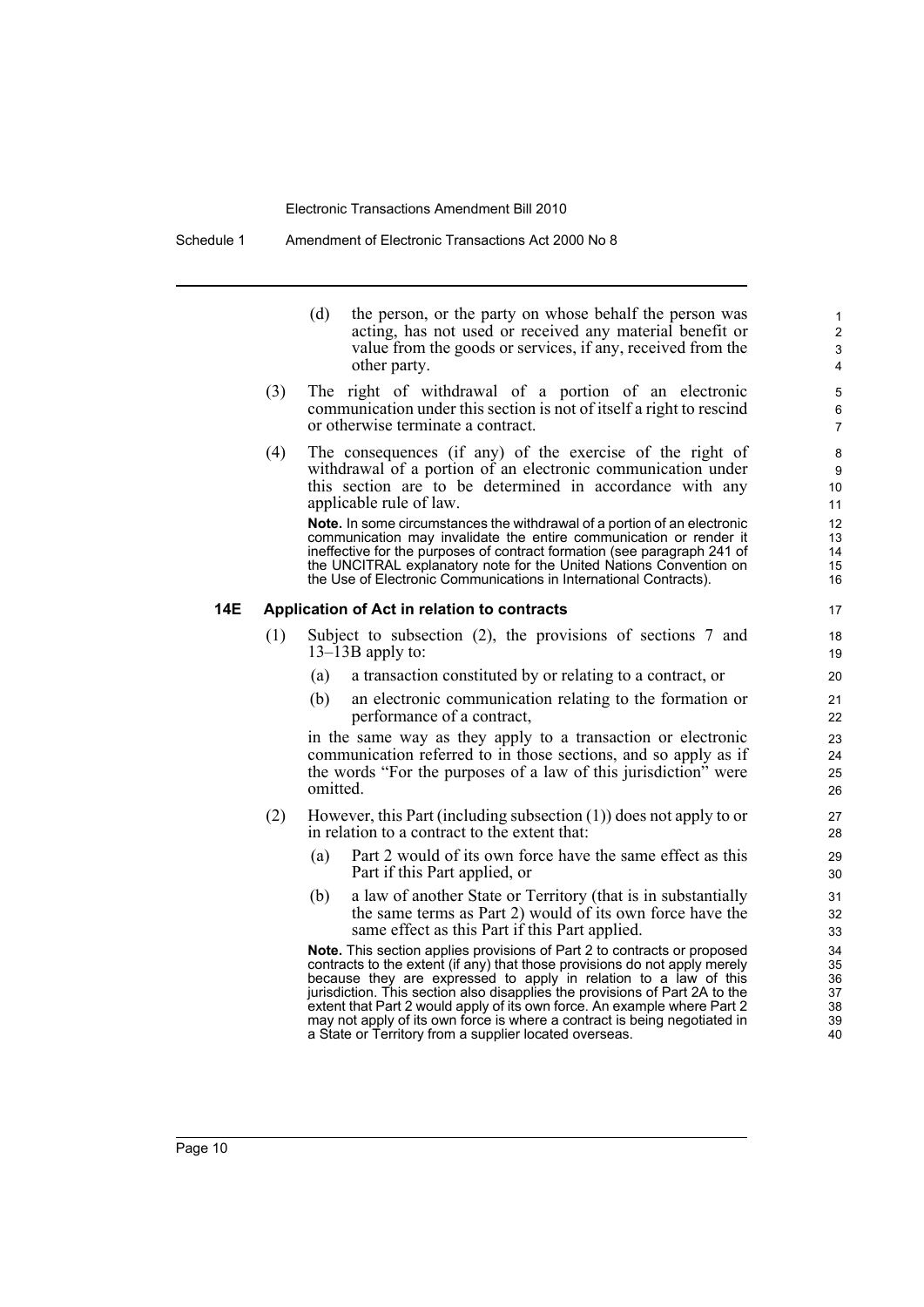## Amendment of Electronic Transactions Act 2000 No 8 Schedule 1

| $[19]$ |                          | <b>Section 16</b>                                                            |                                                                                                                                                                                                        | 1                                 |  |  |
|--------|--------------------------|------------------------------------------------------------------------------|--------------------------------------------------------------------------------------------------------------------------------------------------------------------------------------------------------|-----------------------------------|--|--|
|        | Insert after section 15: |                                                                              |                                                                                                                                                                                                        |                                   |  |  |
|        | 16                       | <b>Transitional provisions-Electronic Transactions Amendment Act</b><br>2010 |                                                                                                                                                                                                        |                                   |  |  |
|        |                          | (1)                                                                          | Regulations made under this Act before the commencement of<br>section 6A and in force immediately before that commencement<br>have effect as if that section had been in force when they were<br>made. | 5<br>$\,6$<br>$\overline{7}$<br>8 |  |  |
|        |                          | (2)                                                                          | Subject to subsection $(3)$ :                                                                                                                                                                          | 9                                 |  |  |
|        |                          |                                                                              | section 14B extends to proposals made before the<br>(a)<br>commencement date, and                                                                                                                      | 10<br>11                          |  |  |
|        |                          |                                                                              | section 14C extends to actions carried out before the<br>(b)<br>commencement date, and                                                                                                                 | 12<br>13                          |  |  |
|        |                          |                                                                              | section 14D extends to statements, declarations, demands,<br>(c)<br>notices or requests, including offers and the acceptance of<br>offers, made or given before the commencement date.                 | 14<br>15<br>16                    |  |  |
|        |                          | (3)                                                                          | Subsection (2) and Part 2A do not apply in relation to contracts<br>formed before the commencement date.                                                                                               | 17<br>18                          |  |  |
|        |                          | (4)                                                                          | In subsections $(2)$ and $(3)$ , <i>commencement date</i> means the date<br>of commencement of Part 2A, as inserted by the <i>Electronic</i><br>Transactions Amendment Act 2010.                       | 19<br>20<br>21                    |  |  |